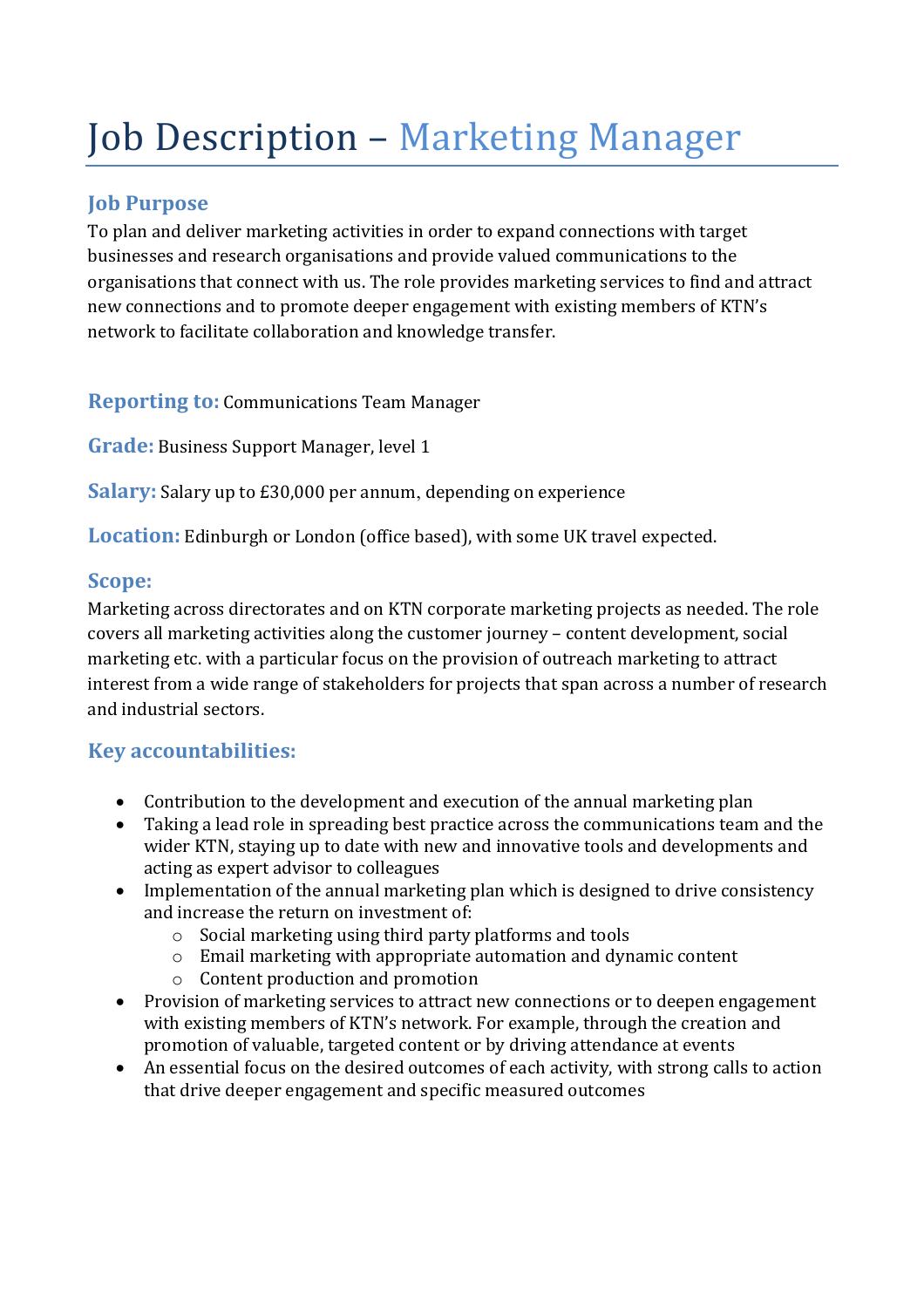#### **Job responsibilities:**

Job responsibilities include but not limited to:

- To deliver marketing for KTN directorates driving quality improvements and ensuring messages are suited to the target communities
- To contribute to the development of the annual digital marketing plan as an expert in outreach to new audiences
- To craft engaging and creative written marketing communications for use across a wide range of channels including news, in-depth articles, e-newsletters and social media
- Ability to analyse deep technical content or reports and create engaging and relevant content and narratives for a wide range of audiences
- To develop effective information flows with directorate and project teams
- To implement the defined measurement strategy and report on marketing effectiveness across all disciplines in support of KPIs
- To work as part of a flexible marketing team
- To look for ways to innovate and improve KTN's marketing practice and participate in the evolution of the team's activities
- To build a broad network across all directorates, understanding the priorities, key themes and interests of the businesses served by each team in order to develop effective marketing plans
- Continued development of expertise in creative methods of outreach to build new connections for KTN

## **Experience and qualifications**

- Relevant degree and marketing qualification or equivalent experience, with digital marketing qualification preferred, and evidence of continuing professional development
- Marketing experience with a track record of success ideally in a B2B and/or public sector environment
- Experience of marketing STEM or related content to a wide range of audiences
- Skilled in at least three of the following disciplines: email marketing, social marketing, data analytics, content marketing and search
- Experience of building effective and creative outreach communications
- Experience within an organisation undergoing change

#### **Competencies and Attributes**

- Results oriented and demonstrable delivery capability, with good levels of numeracy
- Strong verbal and written communication skills